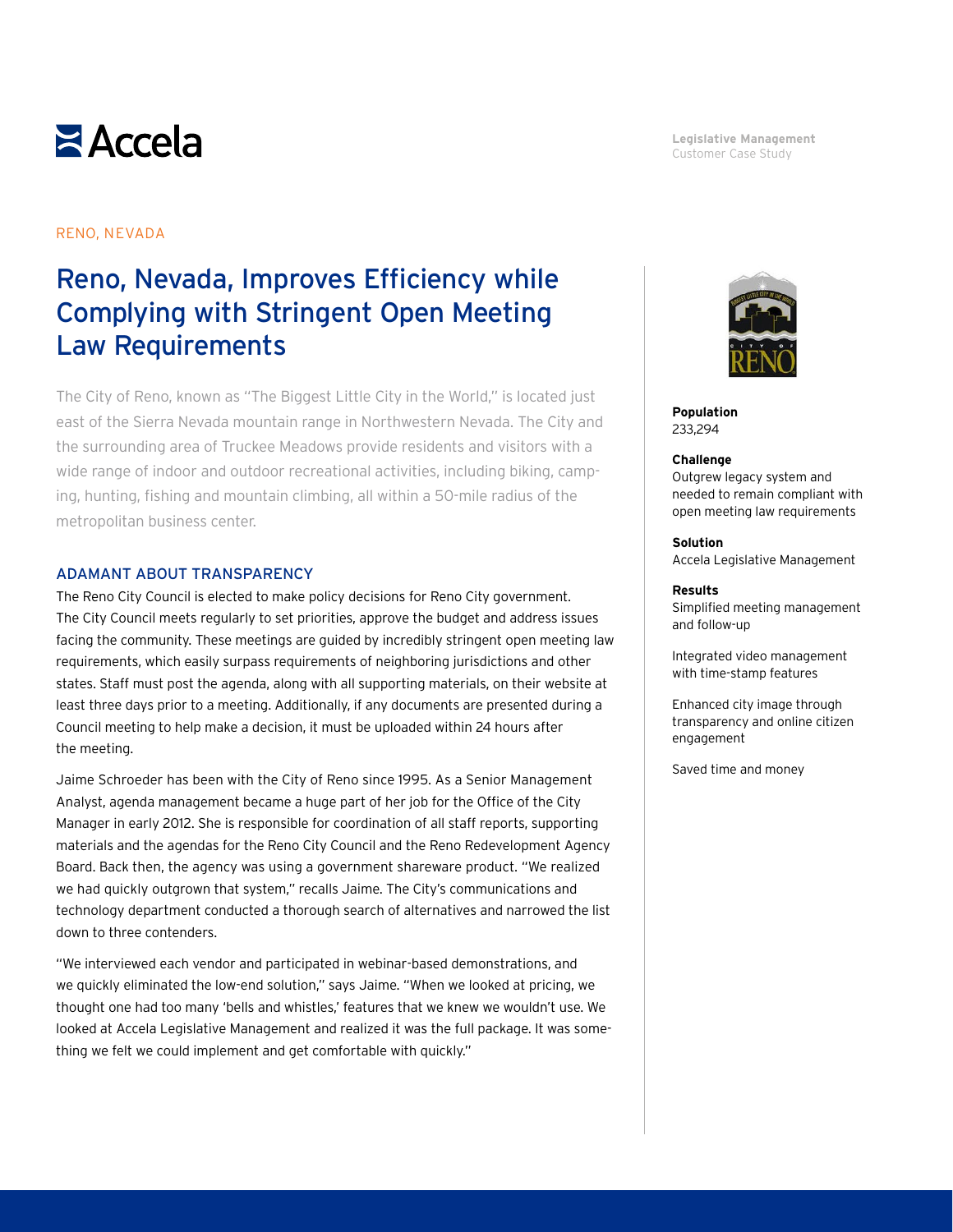

#### AN ONGOING PARTNERSHIP

One of the things Jaime appreciates about Accela is that "they believe in their product so much, you don't have to sign on for a year. With Accela, we didn't feel they were trying to get the most money they could from the agency. We felt they truly were a company that wanted to work with us and were understanding of all the different requirements we had."

Accela Product Consultant Mike Lyons recalls some of the unique challenges that the City of Reno faced. "It was very important for them to maintain the current look and feel of their documentation, so we worked with them to ensure it remained the same. Reno is a big proponent of open government and the transparency that entails  $-$  which means they are very serious about their open meeting law requirements."

Approximately 100 agency users who create staff reports and give presentations to the Council would use the system. Accela staff provided a series of webinars, templates and training sessions, first for power users and then for everyone else. According to Jaime, "The Accela trainer was very good with folks hesitant to use technology. Within six months, the people who didn't want to change were fully on board, love

the search feature and think it's great that we can duplicate reports and have all this data in the new system."

Once staff was comfortable with the new solution and members of the Council were up and running, Jaime also uncovered an opportunity to help the Planning Commission improve its meeting management processes. Each planner created staff reports in Microsoft Word, and provided hard copies of maps, photos and supporting materials. A secretary would then type up an agenda based on each staff report, print out all of the documents and take them to a local office supply store to have them scanned into PDF format — losing the optical character recognition (OCR) that makes a file searchable or recordable Senior Management Analyst, Office of the City Manager *With Accela, Reno extends city meetings beyond City Hall by publishing agendas, minutes and video content online.* 

The focus on customer service didn't end once the City went live in August 2012. "Technical support was fantastic during the implementation phase, and the crew is still fantastic two years later."

#### HOW ACCELA EMPOWERS RENO

City Council meetings are on average four to six hours long, and Council members run two meetings in the same room on the same day — one for City Council and one for the Redevelopment Agency Board, with many of the same people participating in both meetings. The Council meeting starts first, and after a quick recess the Redevelopment meeting kicks off followed by the second part of the Council meeting. Nevada's open meeting law requires jurisdictions to post two separate agendas. This presented a unique challenge to keep the two meetings separate, yet record and stream them to the Internet at the same time. The team at Accela came up with a unique solution to manage both meetings by using two video encoders side by side.

In the past, citizens had to fast forward and rewind through an entire meeting online in order to find what they were looking for. "The great thing about this product and why we chose it is that the video of each meeting is integrated with the meeting documents and it also has time-stamp features, making it easy for staff and citizens to quickly find what they are interested in. I love that transparency. It just makes it so much easier."

and significantly increasing the file size. A five-page Planning Commission staff report that has been printed and scanned with color photos could go from a small file to a very large one. Accela Legislative Management keeps the file sizes small, which is critical for transparency  $-$  especially for citizens who don't have high-speed Internet or who access the City's website on a mobile device using cellular data instead of a Wi-Fi connection. After demonstrating the benefits of Accela Legislative Management, including how quick and easy it is to find something with a simple search, Jaime worked with the Community Development department to implement the solution for the City's Planning Commission.



### THE BOTTOM LINE

What staff members appreciate the most is the ability to quickly search for things themselves instead of having to initially rely on someone from the Clerk's Office to look through a database that isn't available to all staff members. Once a document is posted online, staff and citizens alike can access it through a meeting portal 24/7. When citizens call requesting a Council or staff report, employees can simply direct them to the portal, where they can click on the meeting date, see the agenda and then click on the item that interests them. When the media requests information, the Communications department can send links to staff reports online, saving time, paper and money and helping to ensure accurate media coverage.

*"The great thing about this product and why we chose it is that the video of each meeting is integrated with the meeting documents and it also has time-stamp features, making it easy for staff and citizens to quickly find what they are interested in. I love that transparency. It just makes it so much easier."*

**Jaime Schroeder, MBA**